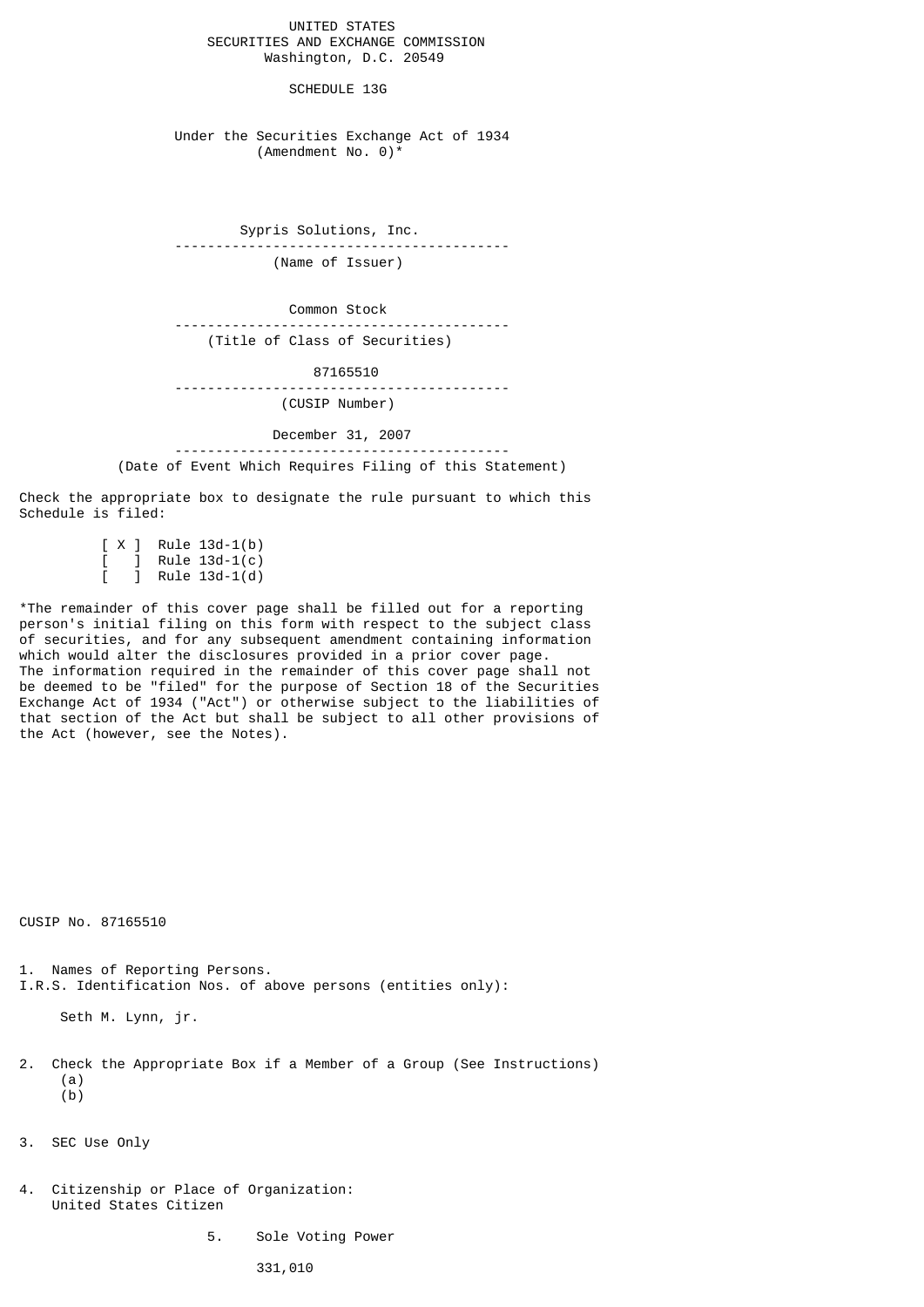| Number of                                                                                         | 6. | Shared Voting Power      |
|---------------------------------------------------------------------------------------------------|----|--------------------------|
| Shares<br>Beneficially                                                                            |    | None                     |
| Owned By<br>Each Reporting                                                                        |    |                          |
| Person With                                                                                       | 7. | Sole Dispositive Power   |
|                                                                                                   |    | 331,010                  |
|                                                                                                   | 8. | Shared Dispositive Power |
|                                                                                                   |    | None                     |
|                                                                                                   |    |                          |
| Aggregate Amount Beneficially Owned by Each Reporting Person:<br>9.                               |    |                          |
| 331,010                                                                                           |    |                          |
| 10. Check if the Aggregate Amount in Row (9) Excludes Certain Shares<br>(See Instructions)        |    |                          |
| Percent of Class Represented by Amount in Row (9):<br>11.                                         |    |                          |
| 1.73%                                                                                             |    |                          |
| Type of Reporting Person (See Instructions):<br>12.                                               |    |                          |
| IN                                                                                                |    |                          |
|                                                                                                   |    |                          |
| CUSIP No. 87165510                                                                                |    |                          |
| Names of Reporting Persons.<br>1.<br>I.R.S. Identification Nos. of above persons (entities only): |    |                          |
| Byram Capital Management LLC; EIN 75-2987779                                                      |    |                          |
| Check the Appropriate Box if a Member of a Group (See Instructions)<br>2.<br>(a)<br>(b)           |    |                          |
| SEC Use Only<br>З.                                                                                |    |                          |
| 4.<br>Citizenship or Place of Organization:<br>State of Delaware                                  |    |                          |
|                                                                                                   | 5. | Sole Voting Power        |
|                                                                                                   |    | 331,010                  |
| Number of                                                                                         | 6. | Shared Voting Power      |
| Shares                                                                                            |    |                          |
| Beneficially<br>Owned By                                                                          |    | None                     |

- Each Reporting Person With 7. Sole Dispositive Power
	- 331,010
	- 8. Shared Dispositive Power None
- 9. Aggregate Amount Beneficially Owned by Each Reporting Person:

331,010

- 10. Check if the Aggregate Amount in Row (9) Excludes Certain Shares (See Instructions)
- 11. Percent of Class Represented by Amount in Row (9):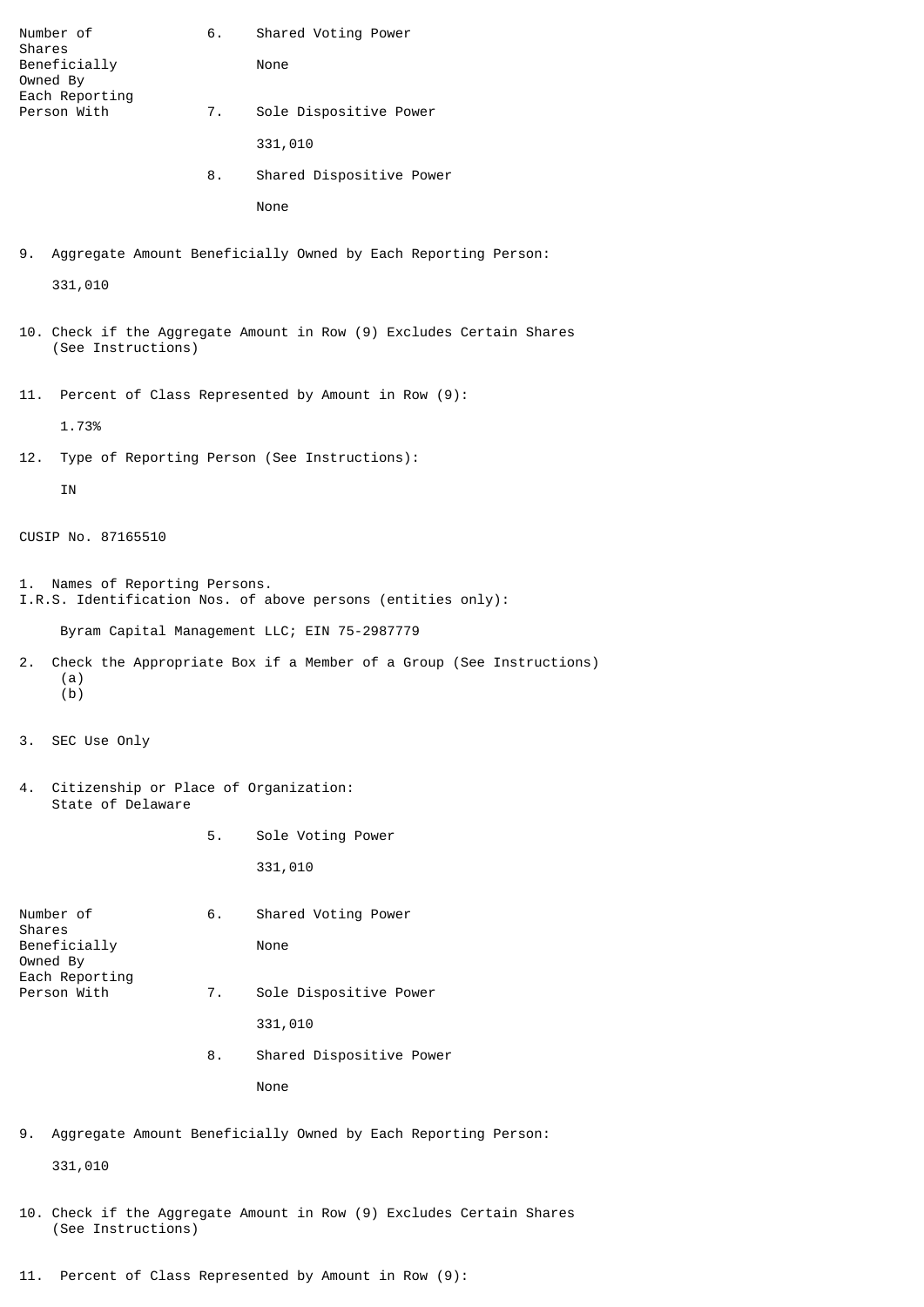1.73%

```
12. Type of Reporting Person (See Instructions):
```

```
 IA
```
Item 1.

- (a) Name of Issuer: Sypris Solutions, Inc.
- (b) Address of Issuer's Principal Executive Offices:

101 Bullitt Ln Ste 450, Louisville, KY 40222-5474

Item 2.

(a) Name of Person Filing: Seth M. Lynn, jr. Byram Capital Management LLC

This statement is jointly filed by Byram Capital Management LLC ("BCM") and Seth M. Lynn, jr. (together with BCM, the "Reporting Persons"). Because Seth M. Lynn, jr. is the majority owner and managing member of BCM, the Reporting Persons may be deemed, pursuant to Rule 13d-3 of the Securities Exchange Act of 1934, as amended (the "Act"), to be the beneficial owners of all shares of Common Stock of the Issuer held by BCM. The Reporting Persons are filing this joint statement, as they may be considered a "group" under Section  $13(d)(3)$  of the Act. However, neither the fact of this filing nor anything contained herein shall be deemed to be an admission by the Reporting Persons that such a group exists. Seth M. Lynn, jr. disclaims beneficial ownership of the shares of common Stock of the Issuer covered by this Schedule 13-G except to the extent of his pecuniary interest therein.

- (b) Address of Principal Business Office or, if none, Residence: 41 West Putnam Avenue Greenwich, CT 06830
- (c) Citizenship: Seth M. Lynn, jr. - United States Citizen Byram Capital Management LLC - State of Delaware
- (d) Title of Class of Securities: Common Stock, \$0.01 par value per share
- (e) CUSIP Number: 87165510

Item 3. If this statement is filed pursuant to 240.13d-1(b) or 240.13d-2(b) or (c), check whether the person filing is a:

- (a) [ ] Broker or dealer registered under section 15 of the Act (15 U.S.C. 78o).
- (b)  $\begin{bmatrix} 1 & 1 \end{bmatrix}$  Bank as defined in section 3(a)(6) of the Act (15 U.S.C. 78c).
- (c) [ ] Insurance company as defined in section 3(a)(19) of the Act (15 U.S.C. 78c).<br>(d) [ ] Investment compa
- ] Investment company registered under section 8 of the Investment Company Act of 1940 (15 U.S.C 80a-8).<br>[ X ] An investment adviser in accordance with 240.13c
- (e) [ X ] An investment adviser in accordance with 240.13d-1  $(b)(1)(ii)(E);$
- (f) [ ] An employee benefit plan or endowment fund in accordance with 240.13d-1(b)(1)(ii)(F);
- (g) [ ] A parent holding company or control person in accordance with  $240.13d-1(b)(1)(ii)(G);$ <br>(h)  $\begin{bmatrix} 1 & A &$  savings associations as de
- $\overline{h}$  A savings associations as defined in Section 3(b) of the Federal Deposit Insurance Act (12 U.S.C. 1813);
- (i) [ ] A church plan that is excluded from the definition of an investment company under section 3(c)(14) of the Investment Company Act of 1940 5 U.S.C. 80a-3)<br>[7] Group, in accordance with 240.13d-1
- (j)  $[ ]$  Group, in accordance with 240.13d-1(b)(1)(ii)(J).

Item 4. Ownership.

Provide the following information regarding the aggregate number and percentage of the class of securities of the issuer identified in Item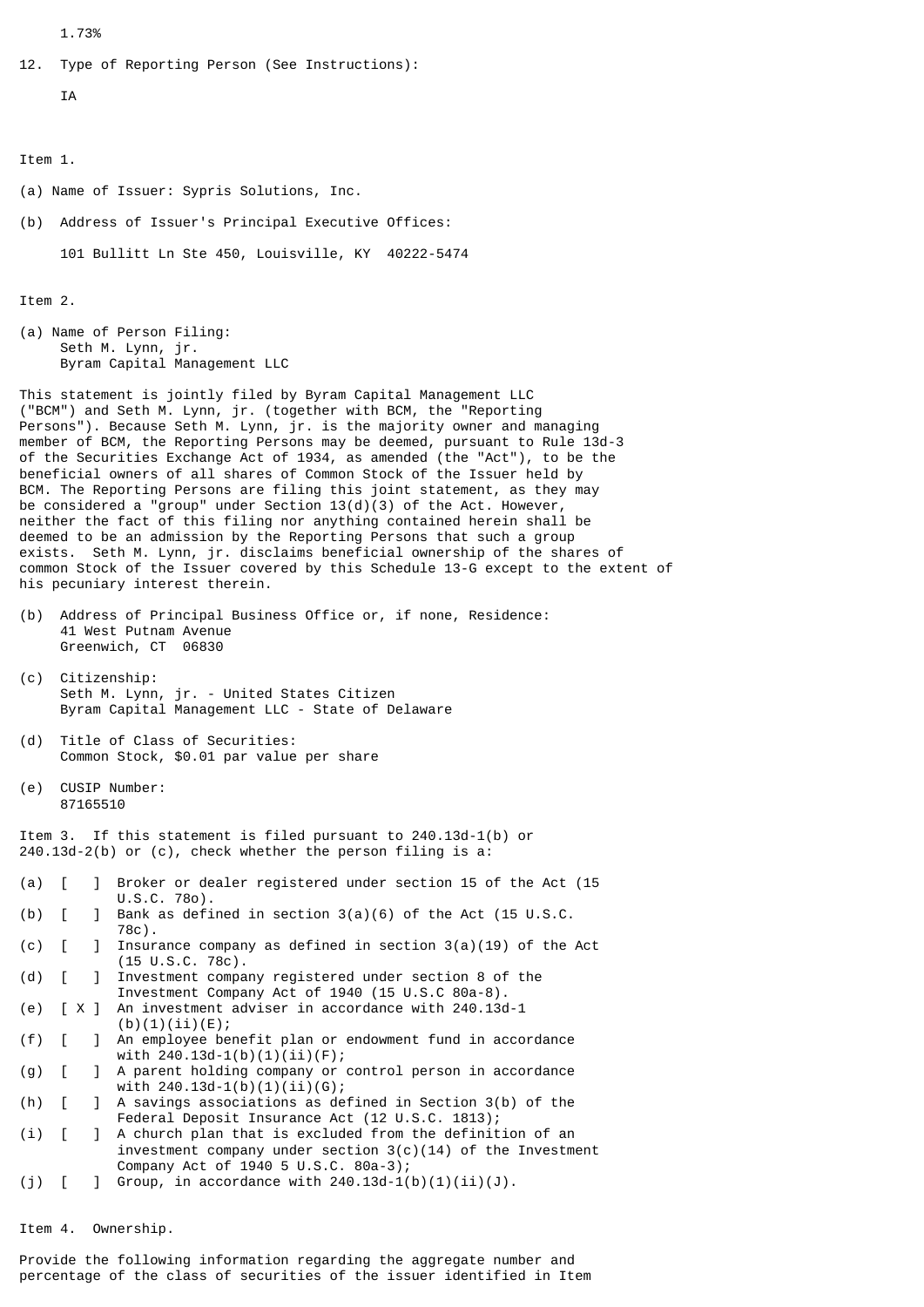- (a) Amount beneficially owned: 331,010(Note 1)
- (b) Percent of class: 1.73%
- (c) Number of shares as to which the person has:
	- (i) Sole power to vote or to direct the vote: 331,010(Note 1)
	- (ii) Shared power to vote or to direct the vote: None
	- (iii) Sole power to dispose or to direct the disposition of: 331,010(Note 1)
	- (iv) Shared power to dispose or to direct the disposition of: None

Note 1: Represents shares held directly by BCM. Seth M. Lynn, jr., as the majority owner and managing member of BCM, may be deemed to beneficially own the 331,010 shares of Common Stock of the Issuer held by BCM.

Item 5. Ownership of Five Percent or Less of a Class

If this statement is being filed to report the fact that as of the date hereof the reporting person has ceased to be the beneficial owner of more than five percent of the class of securities, check the following [X].

Instruction: Dissolution of a group requires a response to this item.

Item 6. Ownership of More than Five Percent on Behalf of Another Person.

Not applicable

Item 7. Identification and Classification of the Subsidiary Which Acquired the Security Being Reported on By the Parent Holding Company

Not applicable

Item 8. Identification and Classification of Members of the Group

Not applicable

Item 9. Notice of Dissolution of Group

Not applicable

Item 10. Certification

(a) The following certification shall be included if the statement is filed pursuant to 240.13d-1(b):

By signing below I certify that, to the best of my knowledge and belief, the securities referred to above were acquired and are held in the ordinary course of business and were not acquired and are not held for the purpose of or with the effect of changing or influencing the control of the issuer of the securities and were not acquired and are not held in connection with or as a participant in any transaction having that purpose or effect.

**STGNATURE** After reasonable inquiry and to the best of my knowledge and belief, I certify that the information set forth in this statement is true, complete and correct.

ENTER DATE OF FILING February 11, 2008

/s/ Seth M. Lynn, jr. - ---------------------------- Seth M. Lynn, jr.

1.